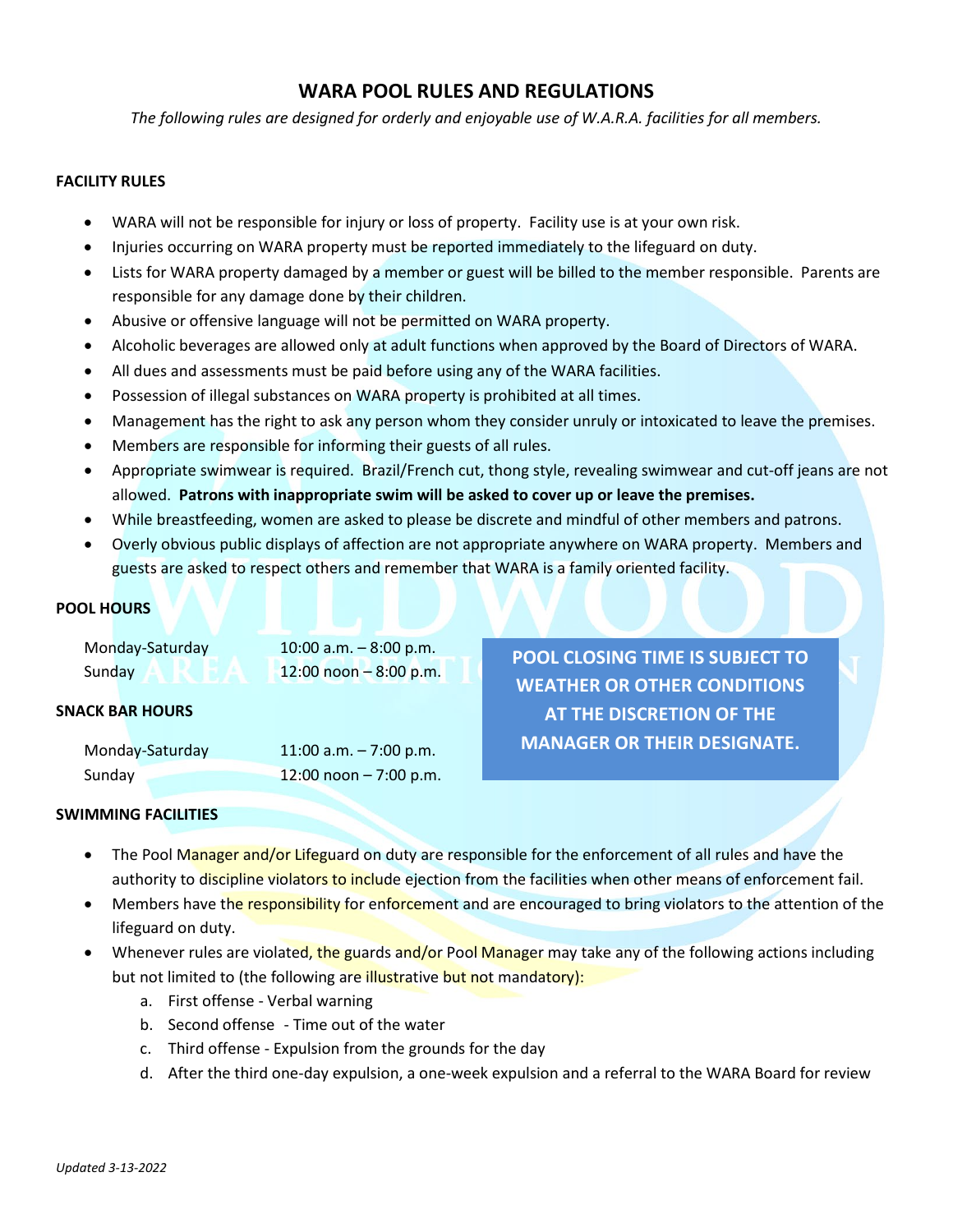# **IDENTIFICATION**

Members are required to present ID cards and check in with the lifeguard on duty via the iPad system before entering the pool area or when asked by the lifeguard on duty.

# **GUESTS**

- All guests must be registered (upon entry to the pool) **AND** be accompanied by an active member.
- Daily Guest Passes can be purchased for a fee of \$5.00 each when the guest is registered and with an active member. This pass is good for one (1) day's use of WARA facilities.
- The Permanent Guest Pass (PGP) is good for the entire current season. However, the holder of the PGP **MUST** be accompanied by the dues paying Active Member, each time it is used.

# **WEATHER**

Liifeguards are responsible for clearing the pool for thunder or lightning. For thunder, all individuals must remain out of the water for 30 minutes. In the case of lightning, all individuals must remain out of the water for 30 minutes *AND* clear the pool deck. Determinations will be made in accordance with Red Cross standards by the pool manager.

# **SAFETY REGULATIONS**

- Children under the age of eleven (11) years must be supervised by a responsible person sixteen (16) years of age or older, while on WARA property.
- Children eleven (11) years of age or older may use the pool facility without supervision as long as a minimum swimming proficiency has been demonstrated to the satisfaction of the lifeguard on duty.
- Minimum Swimming Requirements are as follows: Swim one (1) length of pool (25 meters). Tread water for one (1) minute. Float on back for one (1) minute. Permission in writing from parents.
- Swimmers using the diving boards must meet the above minimum swimming requirements, unless using an approved flotation device.
- Children using the baby pool must have adult supervision within pool enclosure.
- Running, pushing, spitting, throwing tennis balls and "horse-play" in or around the pool area is not allowed and may result in ejection for the day.
- Glass objects are not permitted within the enclosed pool area.
- Only one (1) person at a time is permitted on diving board or slide.
- No diving in restricted areas.
- No swimming in diving well unless lifeguard has closed **both** diving boards.
- Lifeguard must approve use of flotation devices in pool.
- Adult swim will be called on a regular basis.
- Pool manager and lifeguards have the right to prohibit ball throwing (NO FOOTBALL, HARD OR TENNIS BALLS, and BASKETBALL GOAL WILL BE CLOSED BY GUARDS IF ANY ABUSE OF EQUIPMENT) or other activities which threaten the safety of members and guests.

# **HEALTH REGULATIONS**

- Hair pins, clips and "cut-offs" are not allowed in the pool to protect pumps and filtration devices.
- No pets are allowed inside fenced area (pool and tennis courts).
- Pool shall not be used if one of the following conditions exists: open sores, colds and contagious infection/disease.
- Drinking or eating is not allowed within five (5) feet of pool edge.
- Smoking or vaping is not allowed on WARA property including all parking areas.